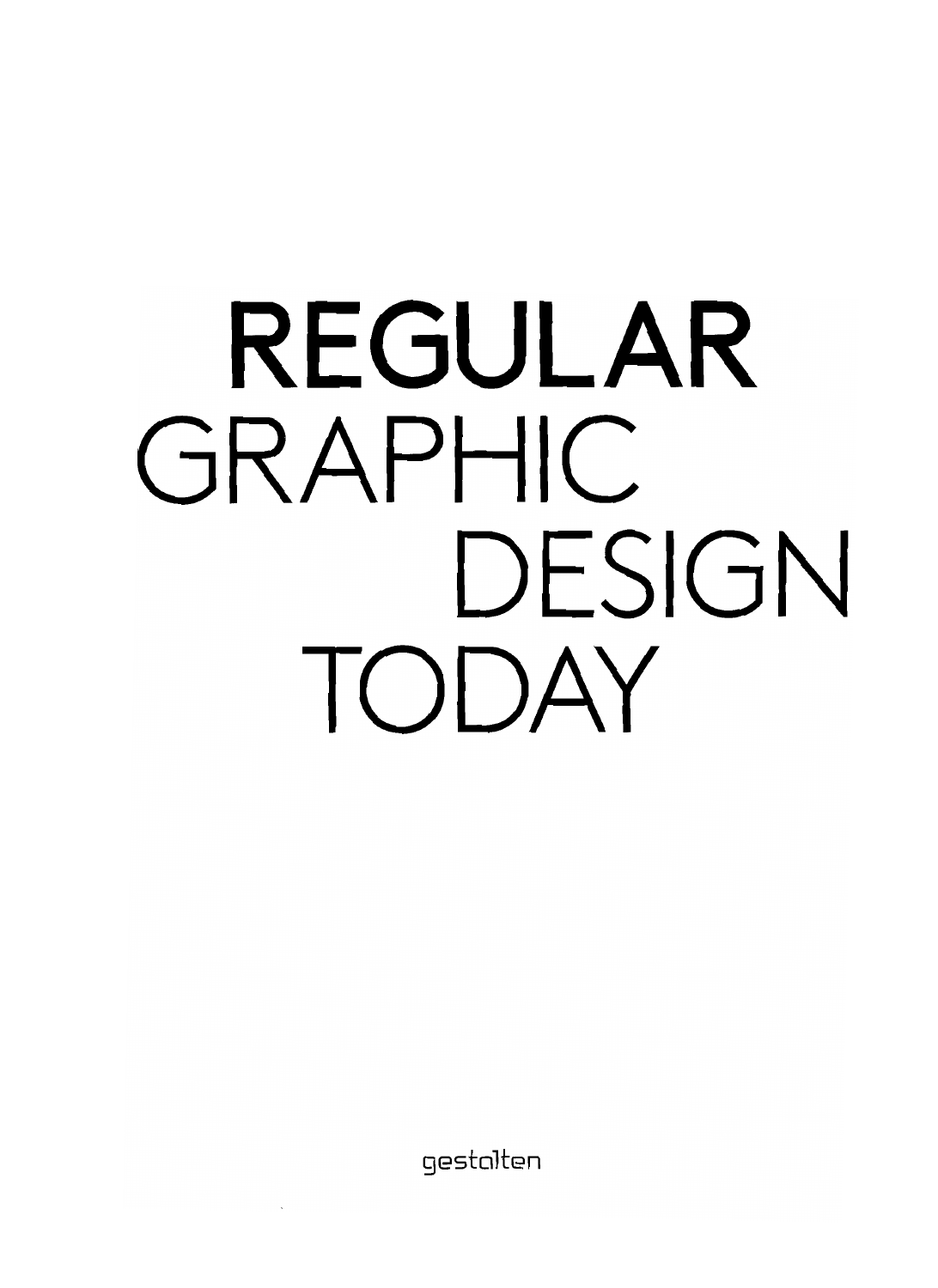# **INDEX A-B**

A2 C'EST MIEUX (France) www.a2cestmieux.fr Pages 218, 260

ABIABIABI Abi Huynh (Canoda) www.abiabiabi.cam Page 270

SABINA ALBANESE (Switzerland) www.albanese-grafik.ch Page 244

SÉRGIO ALVES (Portugal) **www.sergio-alves.com** Page 41

ASYLUM Chris Lee & Edwin Tan (Singapare) www.theasylum.com.sg/v3/ Page 224

DANIELLE AUBERT (USA) www.danielleaubert.com Pages 176-177

DENNY BACKHAUS (Germany) www.zuckerundpfeffer.com Pages 14, 54, 56, 96

PHIL BAINES (United Kingdom) www.penguin.co,uk Pages 128 - 129

LUDOVIC BALLAND TYPOGRAPHY CABINET (Switzerland) www.ludovic-balland.ch Poges 10-11, 17, 34-37

MARC BALLY (Switzerland) www.marcbally.ch Pages 12, 277

BASE DESIGN (Belgium) www.basedesign.com Pages 114, 120-121, 134-135, 254

GIAN BESSET (Switzerland) www.gianbesset.ch Poge 12

**BILLY BEN** (Swrtzerland) Benjamin Rohrer www.billyben.ch Pages 96, 112, 242

**JULIAN BITTINER (USA)** www.appliedaesthetics.org

Pages 38, 47, 146 -147,216 - 217

BON BON BÜRO Janine Stratmann & Philipp Graf (Germany) www.bonbonbuero.de Page 94

ANDY BRIDGE (United Kingdom) www.andybridge.com Page 132

SIMONA BRÜHLMEIER (Switzerlond) www.simonabruehlmeier.ch Pages 160-161, 232

BUREAU MARIO LOMBARDO Mario Lombardo (Germany) www.mariolombardo.com

Pages 156-159, 251

**BURO RENG** (Netherlands) www.buroreng.nl

Page 253

[left poge]

DIEGO FELLAY & JONAS MARGUET / ECAL

Play4

Poster design made using the possibilities offered by one of the biggest 12-rolls offset printer in Europe.

Client Jeon Genoud SA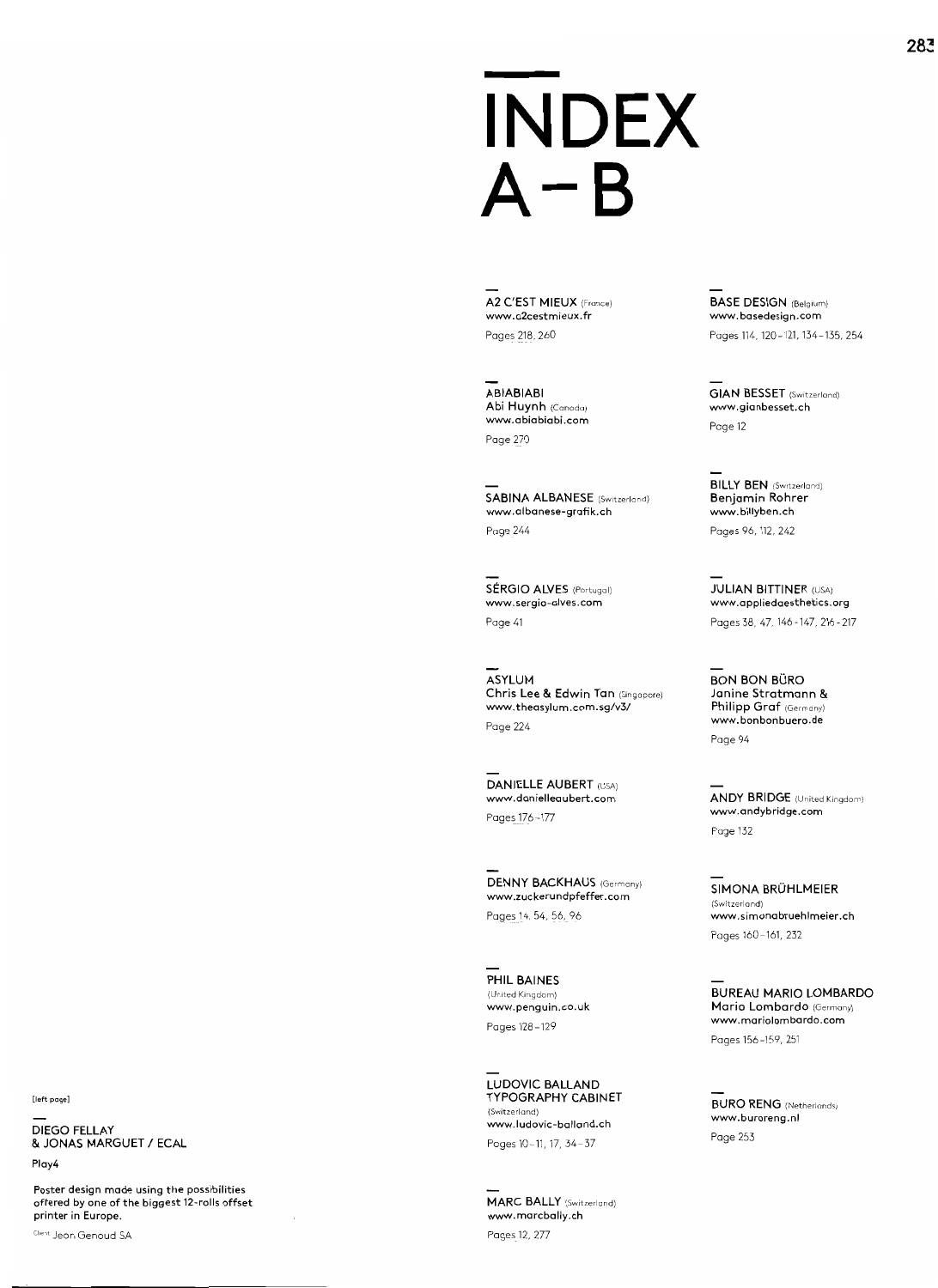### **INDEX B-M**

FELIX BURRICHTER & DYLAN FRACARETA (USA) PIN-UP Magazine www.pinupmagazine.arg

Pages 174-175

BURRI- PREIS (Switzerland) Susanne Burri & Stefanie Preis www.burri-preis.ch

Page 90

NATHAN BURTON www.penguin.co.uk (United Kingdom)

Page 132

C2F (Switzerland) Cybu Richli & Fabienne Burri www.c2f.to

Pages 18-19, 93

TOMAS CELlZNA & DANIEL HARDING (Czech Republic) www.tomasc.net

Pages 53, 127

GUILLAUME CHUARD (Switzerland) www.guillaumechuard.com Pages 2, 267

MATHIAS J. CLOTTU (Switzerlond) www.mathiasclottu.com Pages 5, 144, 182, 264-265

CLUSTA (United Kingdom) www.c1usta.com Page 109

COBOl (Switzerland) Katharina Reidy www.coboi.ch

Pages 13, 74

COMPANY (United Kingdam) www.company-Iondon.com Page 238

**CONTAINERPLUS** (United Kingdom) www.containerplus.co.uk

Pages 210, 264

COUP (Netherlands) www.coup.nl Pages 119, 239

WAYNE DALY (United Kingdom) www.forfurtherinformation.org Page 126

LESLIE DAVID (France) www.leslie-david.com Pages 196, 240

**BART DE BAETS** (Netherlands) www.bartdebaets.nl Pages 26-29

CÖME DE BOUCHONY (France) www.comedebouchony.com Pages 60, 225-226, 268

DERRIERELACOLLINE Marie Lusa (Switzerland) www.derrierelacolline.net Pages 176-177

JOSHUA DISTLER (USA) www.joshuadistler.com Page 120

CATHERINE DIXON (United Kingdom) www.catherinedixonstudio.com Page 128

**BRICE DOMINGUES** (France) www.bricedomingues.com Pages 30-33

MATTIS DOVIER (France) http://mattisdovier.free.fr Pages 212 - 2ß

PAULUS M. DREIBHOLZ (United Kingdom) www.dreibholz.com Page 118

DYNAMO (Switzerland) Thibaud Tissot & Yassin Baggar www.dynamo.1i Page 279

ELECTRONEST (United Kingdam) Jeröme Rigaud & Pierre Schmidt www.electronest.com

Page 252

EMPK (Venezuela) Diego Bellorin www.empk.net

Pages 110-111

XAVIER ENCINAS (Canada) **www.xavierencinas.com** Pages 38-39

CALLE ENSTRÖM (Sweden) www.calleenstrom.se Page 201

FAGETA (Switzerland) Philippe Egger & Adeline Mollard www.fageta.ch

Pages 55, 65, 74, 113

FEDERAL STUDIO (Switzerland) www.federal.li Pages 246 - 249

DIEGO FELLAY (Switzerland) www.diegofellay.ch Pages 96, 241, 282

FRÄCK (Finland) www.frck.fi Pages 228 - 229

FREDERIC TESCHNER STUDIO (France) www.fredericteschner.com

Pages 116 - 117

MADS FREUND BRUNSE (Den mark) www.madsfreundbrunse.com Pages 80-81, 144-145, 176, 182, 266

FROMKEETRA (USA) Keetra Dean Dixon www.fromkeetra.com

Page 223

CLEMENT GALLET (Switzerland) www.c1ementgallet.com Page 1ß

GDLOFT (USA) www.gdloft.com Pages 170 - 171, 259, 280

LORENZO GEIGER (Switzerland) www.lorenzogeiger.ch Page 244

GLASHAUS (Switzerland) Gregor Huber & Ivan Sterzinger www.glashaus.ch

Pages 61, 168 -169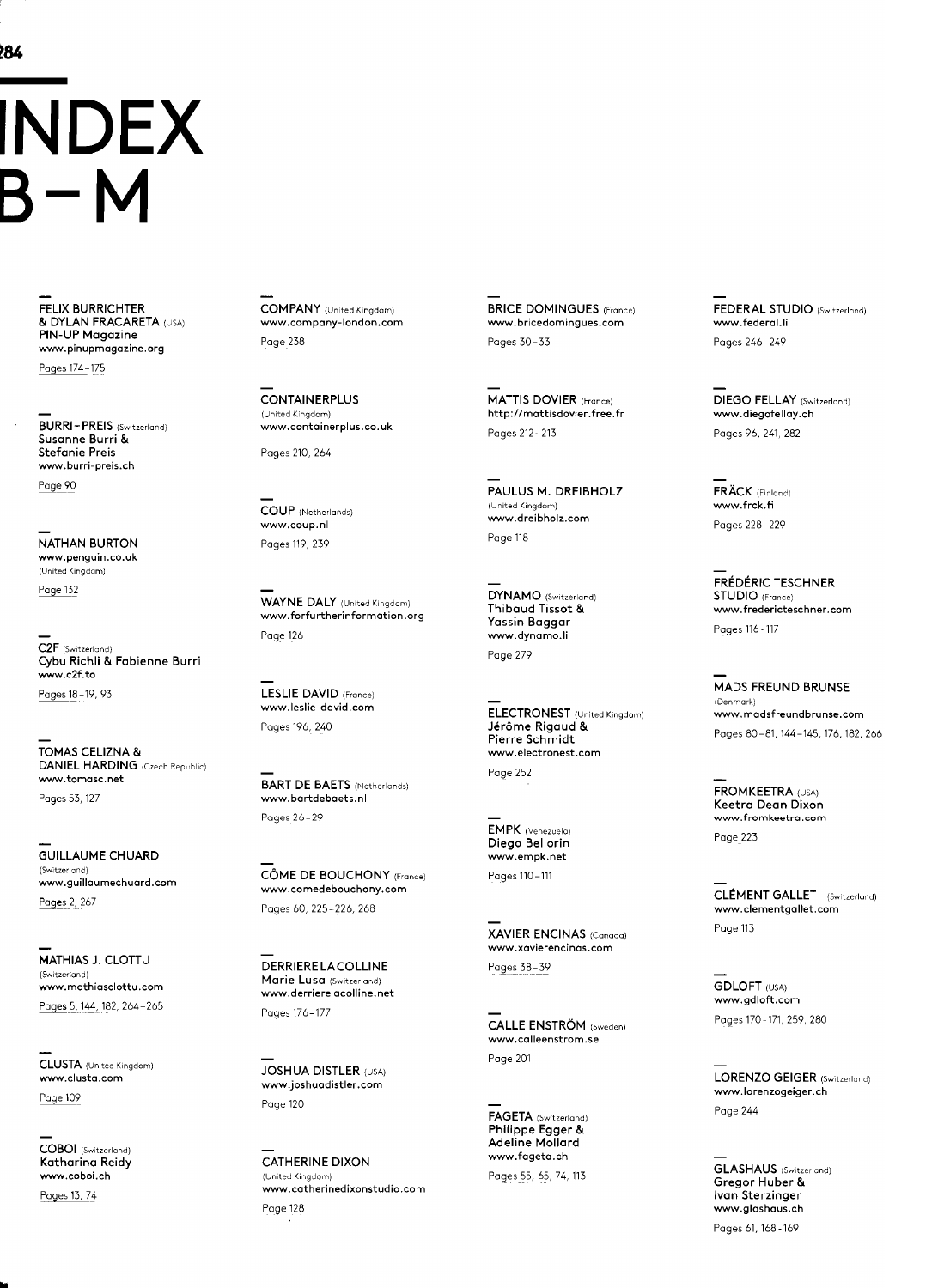**HANNES GLOOR & STEFAN JANDL** (Switzerland) **www.g-j.ch**

Pages 161, 232

**HANS GREMMEN** (Netherlonds) **www.hansgremmen.nl**

Page 272

**KATJA GRETZINGER** (Germony) **www.katjagretzinger.cam**

Pages 47, 65, 78

**ANNA HAAS** (Switzerland) **www.annahaas.ch**

Pages 96, 193, 243, 244

### **HAPPYPETS PRODUCTS (Switzerland)**

**www.happypets.ch** Page 222

### **KAZUNARI HATTORI** (Japan)

Pages 76-79, 84-85

**HELMO.FR** (Fronce) **Thomos Couderc & Clement Vouchez www.helma.fr**

Pages 258 - 259

**KATHRIN HERO** (Netherlonds) **Girls Like Us www.glumagazine.cam**

Pages 190 - 191

**HEY HO** (Fronce) **www.heyho.fr**

Pages 59, 147

HI (Switzerlond) **Megi Zumstein & Cloudio Borondun www.hi-web.ch**

Pages 151, 243, 268

**MARIUS HOFSTEDE (Netherlands) www.moriushofstede.nl**

Page 206

**HOUSEHOLD** (United Kingdom) **George Wu ond Soroh Gottlieb www.sarohgottlieb.dk www.house-hold.org**

Page 50

**HUBERTUS** (Switzerlond) **www.hubertus-c1ub.ch**

Pages 51, 124

**HUGO & MARIE** (USA) **www.hugoandmarie.com** Pages 226 - 227

**IMJ** (South Koreo) **Joe-Hyouk Sung www.iomjae.com** Pages 71, 112-113

**JULIA** (United Kingdom) **www.abaut-julia.com**

Page 40

**JUNGUNDWENIG** (Germany) **Christopher Jung & Tobios Wenig www.jungundwenig.com**

Pages 57, 67, 148 -149

**SANDRA KASSENAAR (Netherlonds) www.sandrakassenaar.com** Pages 40, 90, 135

**DAVID KESHAVJEE & JULIEN TAVELLI** (Switzedand) Pages 20-21

**NA KI M** (South Korea) **www.ynkim.com** Page 279

**ZAK KLAUCK** (USA) **www.zakklauck.com**

Pages 14-15, 71

**FILIP KLEREMARK** (Sweden) **www.kleremark.com** Page 281

**KOEHORST IN 'T VELD (Netherlonds) www.koehorstintveld.nl**

Page 52

**KONST & TEKNIK** (Sweden) **www.konst-teknik.se** Pages 41, 152-153, 196

**MARCUS KRAFT** (Swltzerlond) **www.marcuskraft.net** Page 104

**L2M3** (Germony) **www.L2M3.com**

Pages 58, 66, 135, 172, 267

**ZIGMUNDS LAPSA** (Latvia) **www.82kg.net** Page 71

**ESAM LEE** (South Korea) **http://esam23.kr**

Page 81

**SACHA LEOPOLD** (Fronce) **www.sachaleopold.com** Page 233

**LESLEY MOORE** (Netherlands) **Korin vonden Brondt & Alex Cloy www.lesley-moore.nl**

Pages 72-73, 80-81

**LETRA** (Netherlonds) **Morco Bolesteros www.letro.com.pt**

Pages 98-99, 150, 207

**KAI-TING L1N** (Netherlonds) **www.linkaiting.net**

Pages 160-161, 203

**MASH** (Austrolio) **www.mashdesign.com.au** Pages 100, 104

**METAHAVEN** (Netherlonds) **www.metahaven.net** Pages 24-25, 267

**MILCHHOF: ATELIER** (Germony) **www.milchhof.net**

Pages 274-275

**MIND DESIGN** (United Kingdom) **www.minddesign.co.uk**

Pages 75, 105

**GUILLAUME MOJON (Switzerland) http://sortby.org** Page, 52 - 53, 56-57

**MAUREEN MOOREN** (Netherlands) **www.moureenmooren.nl**

Pages 16, 22-23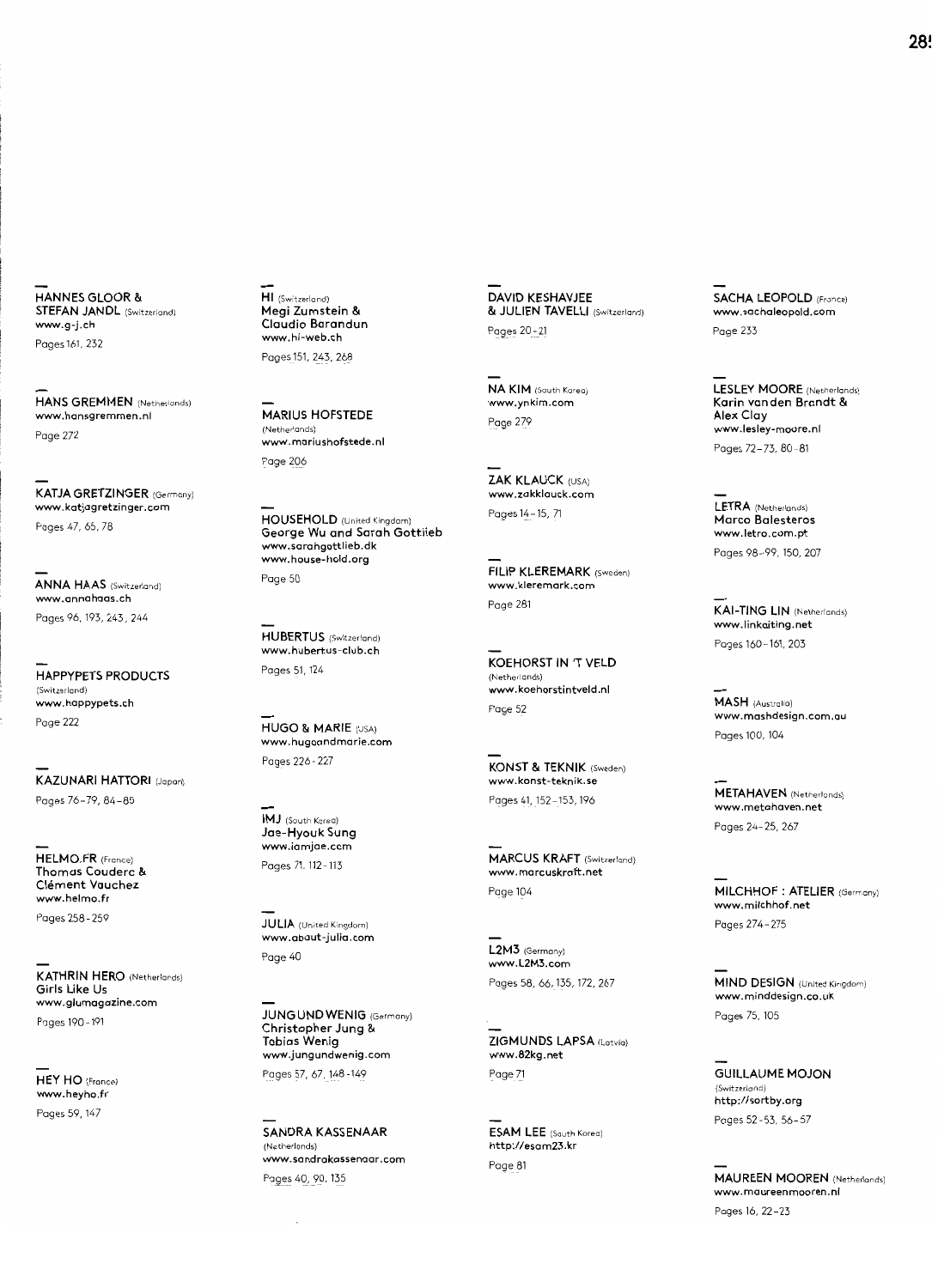## **INDEX M-Z**

MARCO MÜLLER (Switzerland) **www.marco-mueller.com**

Page 46

MUSEUM STUDIO (Sweden) **www.museumstudio.se** Pages 100, 227

NEPOMUK (Germany) www.nepomukworld.com Pages 262-263

MARTIN NICOLAUSSON (Sweden) **www.martinnicolausson.com** Page 233

NIESSEN & DE VRIES (Netherlands) **www.niessendevries.nl** Pages 82-83, 200, 212

NODE BERLIN OSLO (Germany / Norway) www.nodeberlin.com

Pages 46,166- 167, 196, 224

ONLAB (Switzerland) Nicolas Bourquin www.onlab.ch Pages 140-141, 188, 192-195, 198

DAVID PEARSON (United Kingdom) www.davidpearsondesign.com

Pages 136 -137

PIROL (Switzerland) Simone Farner, Ruth Amstutz,Lea Schmidt www.pirol.org

Pages 95, 122 - 123, 189

PIXELGARTEN (Germany) Catrin Altenbrandt & Adrian Nießler www.pixelgarten.de

Pages 151,173

DAMIEN POULAIN (United Kingdom) www.damienpoulain.com Pages 214-215, 239

PRACTISE (United Kingdom) James Goggin www.practise.co.uk

Page 154

JOHAN PRAG (Japan) www.johanprag.com Pages 256 - 257

PETTER PRINZ, KALLE HAGMAN, ANDREAS LEWANDOWSKI, JOHN FALK RODEN, L1NN MORK, SAMUEL NILSSON, MARTIN WAGNER (Sweden) www.kallehagman.com

**www.prinz.se**

Pages 208-209

PROJEKTTRIANGLE DESIGN STUDIO (Germany) www.projekttriangle.com Pages 138- 139

MANUEL RAEDER (Germony) www.manuelraeder.co.uk Pages 204-205

RAFFINERIE AG FÜR GESTALTUNG (Switzerland) **www.raffinerie.com** Pages 62-63, 164-165, 191

KONRAD RENNER (Germany) **www.konradrenner.com** Page 199

JANINE REWELL (Finland) **www.janinerewell.com** Pages 106-107

EMMANUEL REY (Switzerland) www.emmanuelrey.ch Page 113

TATIANA RIHS (Switzerland) **www.tatianarihs.com** Page 267

TOBIAS RÖTTGER (Germany) www.tobiasroettger.de Pages 43, 70-71, 234-235

ALBAN SCHELBERT (Switzerland) www.albanschelbert.com Page 276

JEREMY SCHORDERET (Switzerlond) jeremy.schorderet@gmail.com Page 183

SERIAL CUT (Spain) Sergio dei Puerto **www.serialcut.com**

Pages 75. 211

SIPOVICH (Czech Republic) **www.sipovich.com** Page 235

OMAR SOSA (Spain) Apartamento **www.apartamentomagazine.com** Page 196

..., STAAT (Netherlands) www.staatamsterdam.nl

Pages 144-145

JIM STODDART (United Kingdom) www.penguin.co.uk Pages 132 - 133

VELINA STOYKOVA (Bulgaria) www.velinastoykova.nl Pages 40, 150, 273

STUDIO NEWWORK (United Kingdom) **www.newworkmag.cern** Pages 184-185

STUDIO SPORT (Switzerland) Ronnie Fueglister & Martin Stoecklin www.studiosport.in

Pages 54, 67, 162-163, 245, 250, 255, 270, 271

SUPERBÜRO (Switzerland) **www.superbuero.com**

Pages 64, 250, 278

RASMUS EMANUEL SVENSSON (Sweden) **www.rasmusemanuelsvensson.com**

Pages 98-99, 101

FLORENCE TÉTIER (Switzerland) www.ftorencejohann.com

Page 97

Page 108

THEMES (Switzerland) Thomas Koening & Mathias Forbach www.themes.ch

Pages 230-231, 236-237, 266

THEYGRAPHICS (Sweden) Jiri Adamik-Novak, Fredrik Forsberg & Zdenek Patak. www.theygraphics.com